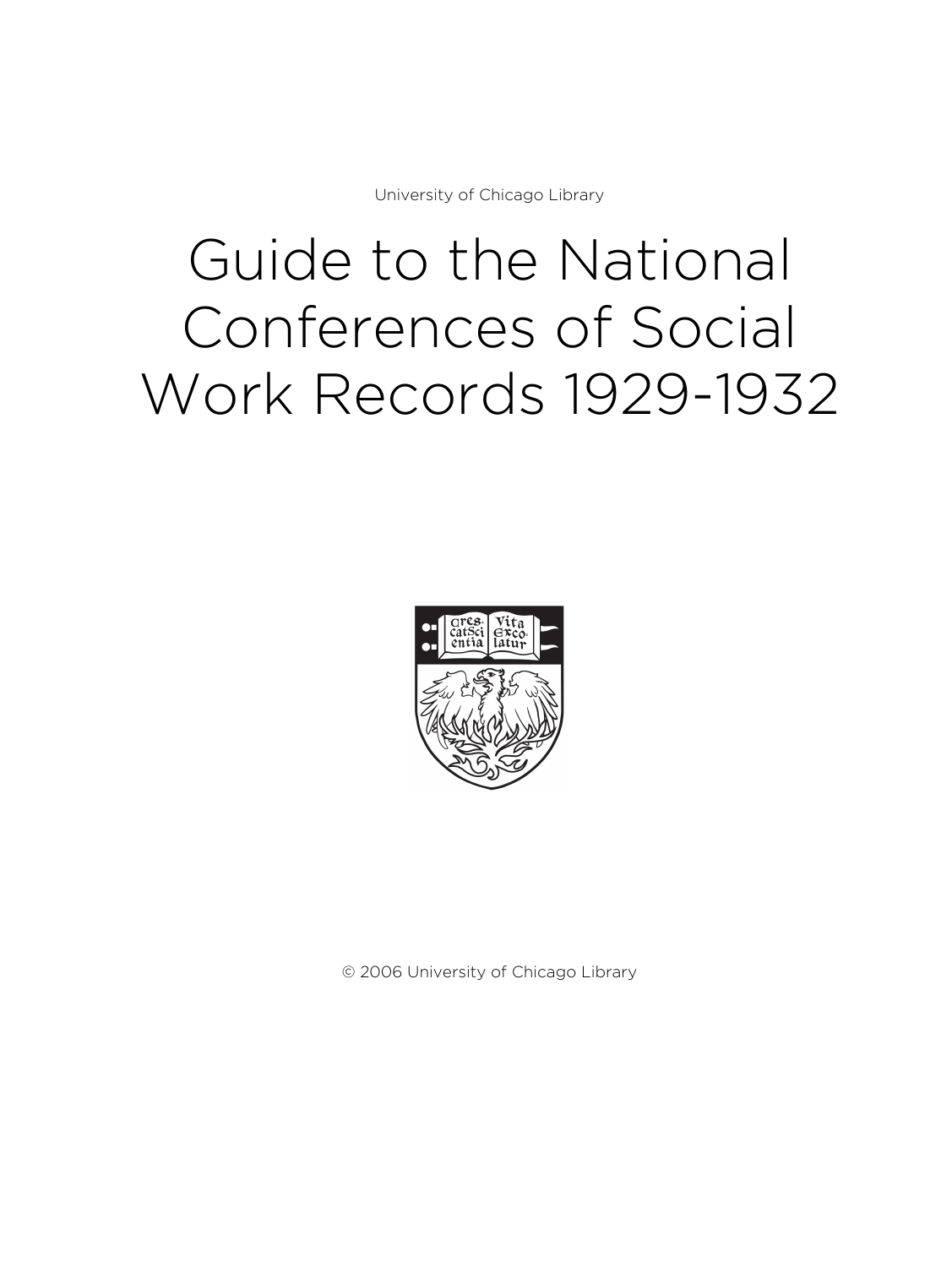# **Table of Contents**

| Descriptive Summary                                                                  | 3 |
|--------------------------------------------------------------------------------------|---|
| Information on Use                                                                   | 3 |
| Access                                                                               | 3 |
| Citation                                                                             | 3 |
| <b>Historical Note</b>                                                               | 3 |
| Scope Note                                                                           | 4 |
| <b>Related Resources</b>                                                             | 4 |
| Subject Headings                                                                     | 4 |
| <b>INVENTORY</b>                                                                     | 4 |
| Series I: Papers read at the National Conference of Social Work, San Francisce, 1929 |   |
| Series II: Papers read at the National Conference of Social Work, Boston, 1930       |   |
| Series III: Papers read at the National Conference of Social Work, Minneapolik01931  |   |
| Series IV: National Conference of Social Work, Philadelphia, 1932                    |   |
|                                                                                      |   |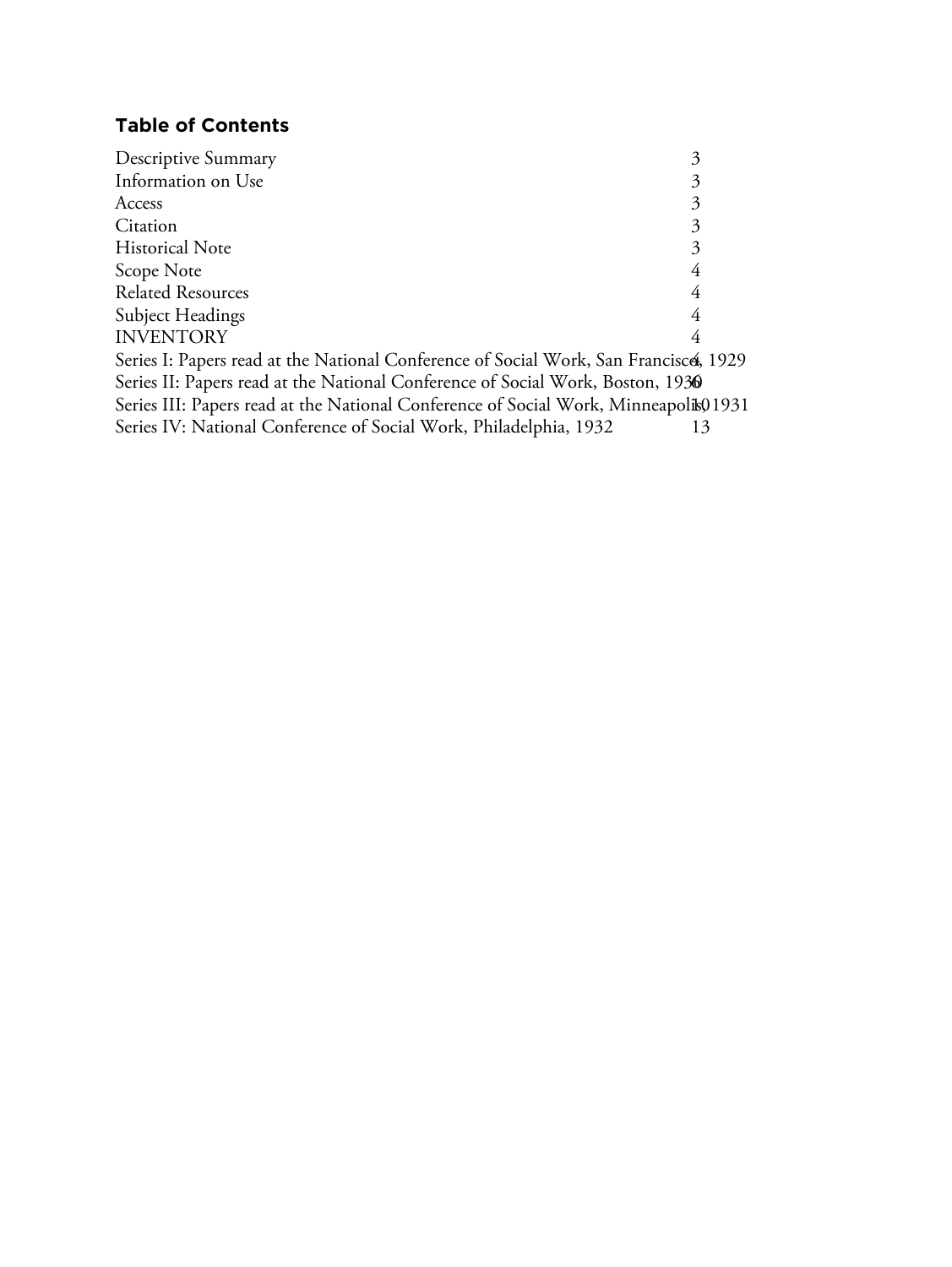# **Descriptive Summary**

| <b>Identifier</b> | <b>ICU.SPCL.NCSW</b>                                                                                                                                                                                                                          |
|-------------------|-----------------------------------------------------------------------------------------------------------------------------------------------------------------------------------------------------------------------------------------------|
| Title             | National Conferences of Social Work, Records                                                                                                                                                                                                  |
| Date              | 1929-1932                                                                                                                                                                                                                                     |
| <b>Size</b>       | 2.5 linear feet (5 boxes)                                                                                                                                                                                                                     |
| <b>Repository</b> | Special Collections Research Center<br>University of Chicago Library<br>1100 East 57th Street<br>Chicago, Illinois 60637 U.S.A.                                                                                                               |
| <b>Abstract</b>   | The collection consists of bound carbon copies of 142 papers read at the<br>National Conferences of Social Work (1929-1932). Manuscripts represent<br>material not published in the Proceedings of the National Conference of<br>Social Work. |

# **Information on Use**

# **Access**

No restrictions.

# **Citation**

When quoting material from this collection, the preferred citation is: National Conferences of Social Work. Records, [Box #, Folder #], Special Collections Research Center, University of Chicago Library

# **Historical Note**

The National Conference of Social Work was founded in 1879 as the Conference of Charities. In 1884 it became the National Conference of Charities and Corrections (NCCC) In his influential 1915 address (known as the Flexner Report), Abraham Flexner declared that social work had not yet qualified as a profession, particularly because it still lacked a written body of knowledge, educational institutions, practice skills, and its own unique technology. Though controversial, this report stimulated the development of social work as a profession and lead in part to the renaming of the NCCC in 1917 as the National Conference of Social Work. From 1910-1921, Jane Addams and Mary Richmond held trade leadership positions in the NCCC and the NCSW. The organization again altered its title in 1957 when it became the National Conference on Social Welfare.

Another influential and famous president of the National Conference of Social Work was Grace Abbott.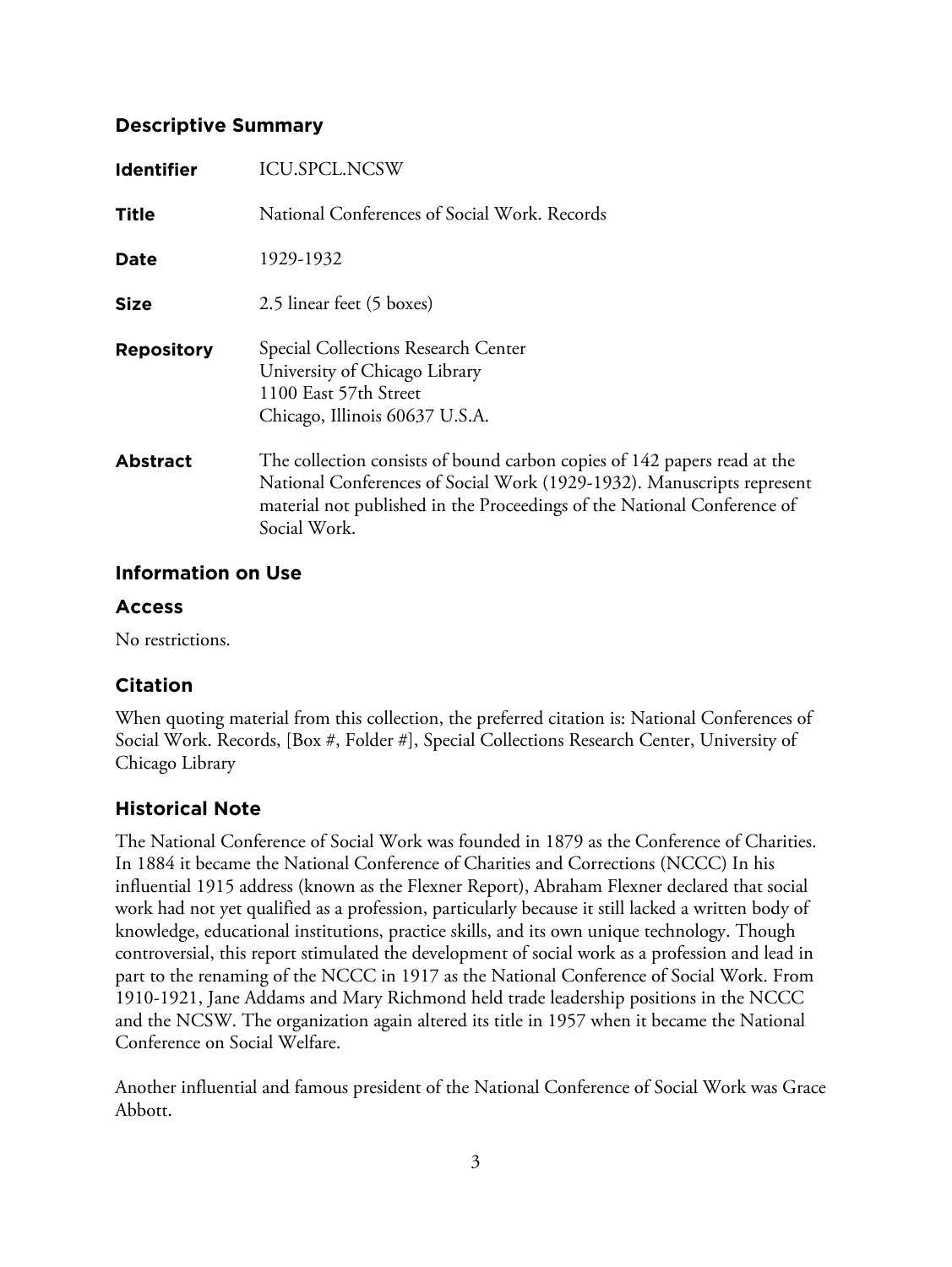# **Scope Note**

This is a collection of typed, bound carbon copies of 142 papers read at the National Conferences of Social Work in the years 1929-1932. The manuscripts represent material not published in the Proceedings of the National Conference of Social Work. They are arranged in boxes by year and then alphabetically by author. Other copies of these papers were deposited at the Russell Sage Foundation Library, New York; the University of California Library, Berkeley, and the Conference office in Columbus, Ohio.

# **Related Resources**

The following related resources are located in the Department of Special Collections:

http://www.lib.uchicago.edu/e/spcl/select.html

# **Subject Headings**

- National Conferences of Social Work (U.S.)
- Social service

# **INVENTORY**

# **Series I: Papers read at the National Conference of Social Work, San Francisco, 1929**

**Box 1**

**Folder 1**

Allen, Frederick H. "Mental Attitudes of Adults in a Juvenile Court"

**Box 1**

**Folder 1**

Battis, Roy J. "State Standards in the Supervision of Boarding Homes for Children"

# **Box 1**

**Folder 1**

Bedinger, George R. "The Welfare Bond Issue - The Story of a State Campaign"

**Box 1**

**Folder 1**

Brown, Philip King. "The Cost of Private Practice"

**Box 1**

## **Folder 1**

Brown, Philip King. "Health Care of Industrial Workers"

#### **Box 1**

**Folder 1**

Burns, Allen T. "Some Services of Community Funds Outside the Field of Social Work" **Box 1**

# **Folder 2**

Byron, William F. "State Institutions for Delinquent Boys; Their Objectives and their Aims"

#### **Box 1**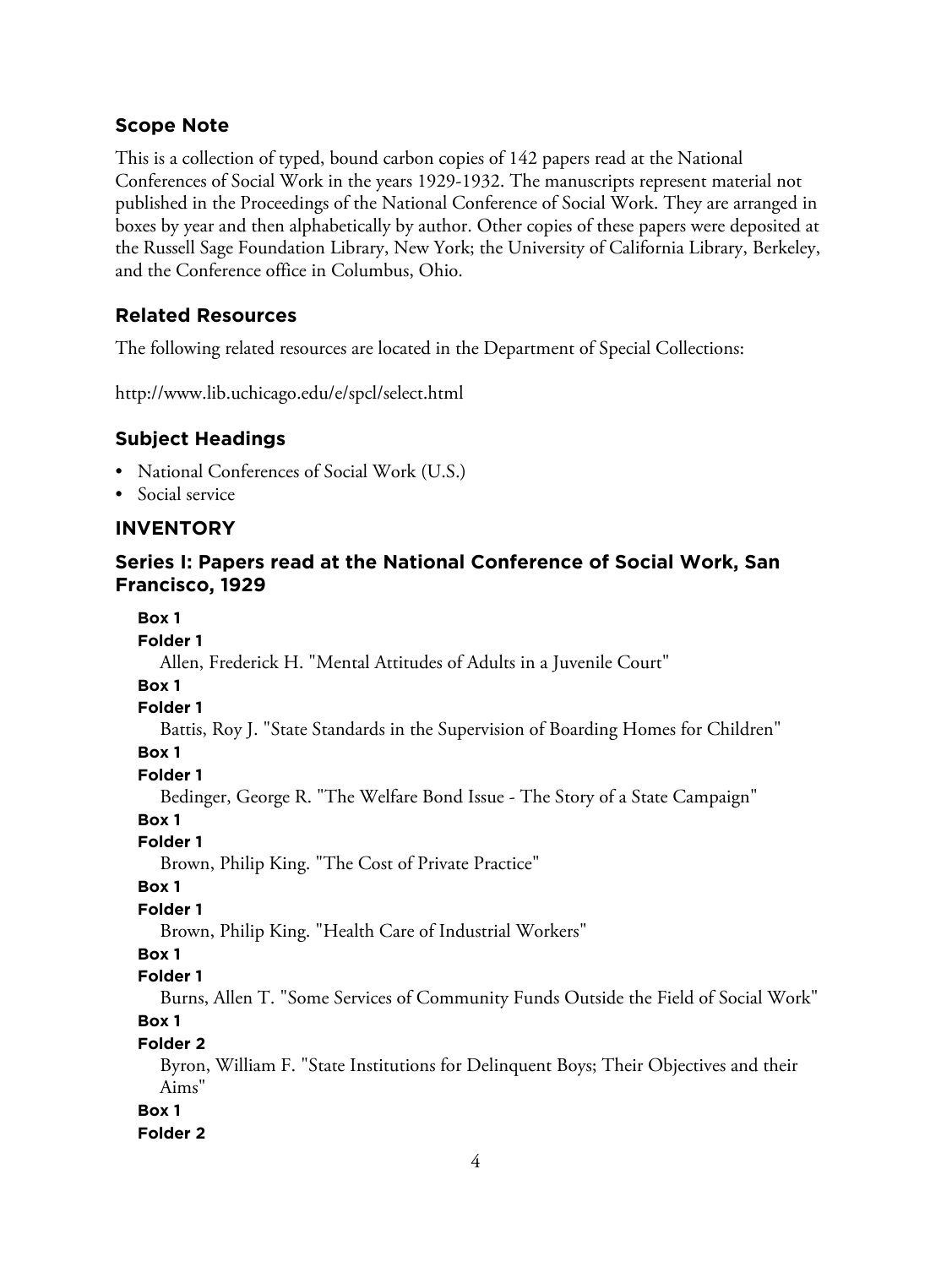Carstens, C. C. "The Function of State and County in Public Work for Children"

**Box 1**

# **Folder 2**

Chickering, Martha. "Summary of the History of Oriental Immigration"

# **Box 1**

# **Folder 2**

Ching Wah Lee. "The Second Generation of the Chinese"

# **Box 1**

# **Folder 2**

Ford, Charles S. "How Far Should Public Social Service be Expanded?"

# **Box 1**

# **Folder 2**

Hall, Charles F. "Making State Conferences of Social Work Effective"

# **Box 1**

# **Folder 3**

Jones, Anita Edgar. "Conditions Surrounding Resident Mexican Families"

# **Box 1**

# **Folder 3**

Jones, Mary C. "The Nursery School in Relation to the Health of the Pre-School Child"

# **Box 1**

# **Folder 3**

Kimball, Frank E. "Is the County or the State the Better Unit for the Care of Dependent Children?"

# **Box 1**

# **Folder 3**

Larkin, Kathleen Ormsby. "Mental Hygiene as a Broad Educational Venture. Educational Values of Mental Hygiene"

# **Box 1**

# **Folder 3**

Legge, Robert T. "Relations of a University Students' Health Service to Society"

# **Box 1**

# **Folder 3**

Mangold, George B. "The Coordination of Public and Private Social Work"

# **Box 1**

# **Folder 4**

Morse, Fannie French. "The Discovery and Development of Personality in an Institution Dealing with Delinquent Children"

# **Box 1**

# **Folder 4**

Neumann, Henry. "Delinquents and the Public Schools"

# **Box 1**

# **Folder 4**

Pillsbury, Warren H. "Administration of the U. S. Longshoreman's and Harbor Workers' Compensation Act on the Pacific Coast"

# **Box 1**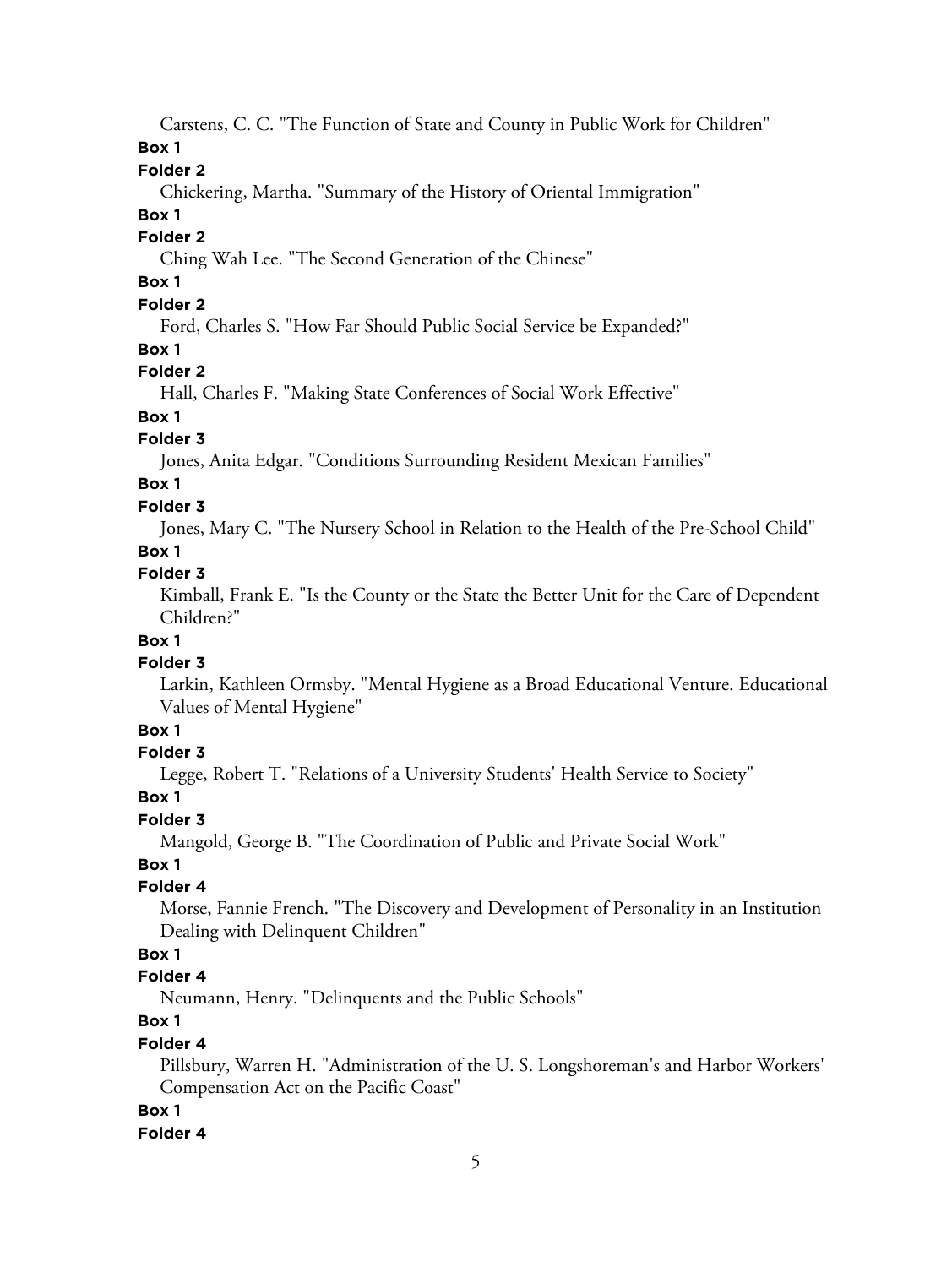Plant, James S. "Mental Hygiene in Our Schools. The Teacher Who Feels that She is Failing"

#### **Box 1**

## **Folder 4**

Rainwater, J. H. "The State Conference and State Social Resources for Local Community Work"

## **Box 1**

#### **Folder 4**

Ramos, Jose. Mexican Adjustment to American City Occupations as seen in San Francisco"

#### **Box 1**

#### **Folder 4**

Robbins, Jane E. "Our South-European Neighbors"

#### **Box 1**

#### **Folder 5**

Saylor, Anna L. "Standards in the Supervision of Boarding Homes for Children and for Aged Persons"

#### **Box 1**

#### **Folder 5**

Sproul, Robert G. "The Organization of State and County Welfare Departments on the Pacific Coast"

#### **Box 1**

## **Folder 5**

Stadtmuller, Ellen S. "The Preschool Clinic"

#### **Box 1**

#### **Folder 5**

Stillman, Charles C. "Ethical Standards in Social Work Publicity"

#### **Box 1**

#### **Folder 5**

Stolz, Herbert R. "Parental Education as a Means of Improving the Health of the Preschool Child"

#### **Box 1**

#### **Folder 5**

Watson, Annie Cloe. "Mexican Families in Transit North through the Inland Port of San Antonio"

## **Box 1**

## **Folder 5**

Wysor, Dorothy. "Case Work with Tuberculosis Migrants"

#### **Series II: Papers read at the National Conference of Social Work, Boston, 1930**

## **Box 1**

#### **Folder 6**

Alter, Rev. Karl J. "A National Study of Progressive Methods in Institutional Practice" **Box 1 Folder 6**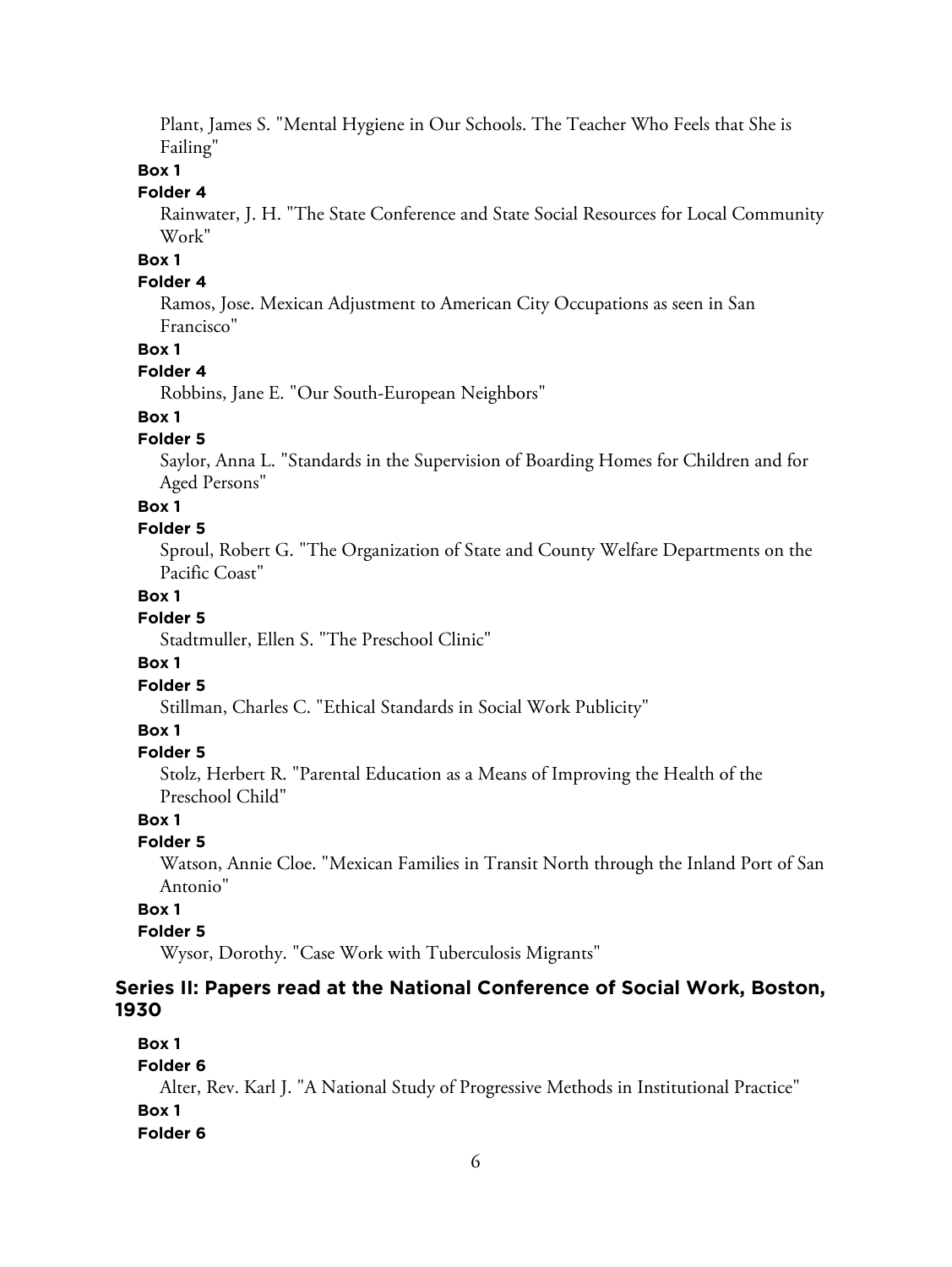Barrows, Esther G. "The Art of Seeing"

## **Box 1**

## **Folder 6**

Bellamy, George A. "The Growth of Capacities in the Individual through Social Relationships and Family Background"

#### **Box 1**

#### **Folder 6**

Bernstein, Ruth Z. "Naturalization Policy and Law"

#### **Box 1**

## **Folder 6**

Blackwell, Marion. "Immigration Problems at a Canadian Crossing"

#### **Box 1**

#### **Folder 6**

Breckinridge, Sophonisba P. "The Juvenile Court"

## **Box 1**

## **Folder 7**

Brown, John A. "Notes on New Social Legislation, 1929-1930"

#### **Box 1**

#### **Folder 7**

Bowman, LeRoy E. "Recognition and Development of Elements That Go To the Making of an Integrated Community"

#### **Box 1**

#### **Folder 7**

Buell, Bradley. "Strategy and Order in Planning for Surveys of the Various Fields in Developing the Community's Whole Program"

#### **Box 1**

#### **Folder 7**

Campbell, C. Macfie. "Social Psychiatric Problems of State Hospitals"

## **Box 1**

#### **Folder 7**

Carr, Charlotte E. "The Family Case Worker's Contribution toward Higher Industrial Standards"

#### **Box 1**

#### **Folder 7**

Carstens, C. C. "Legislative and Administrative Developments of the Year in Western and Southern States"

## **Box 1**

#### **Folder 8**

Carter, Leyton E. "The Contribution of Political Science to Social Work"

#### **Box 1**

# **Folder 8**

Emery, E. Van Norman. "The Parent Child Relationship"

## **Box 1**

#### **Folder 8**

Foster, Edith. "Stimulating Social Consciousness Through Community Self Surveys"

#### **Box 1**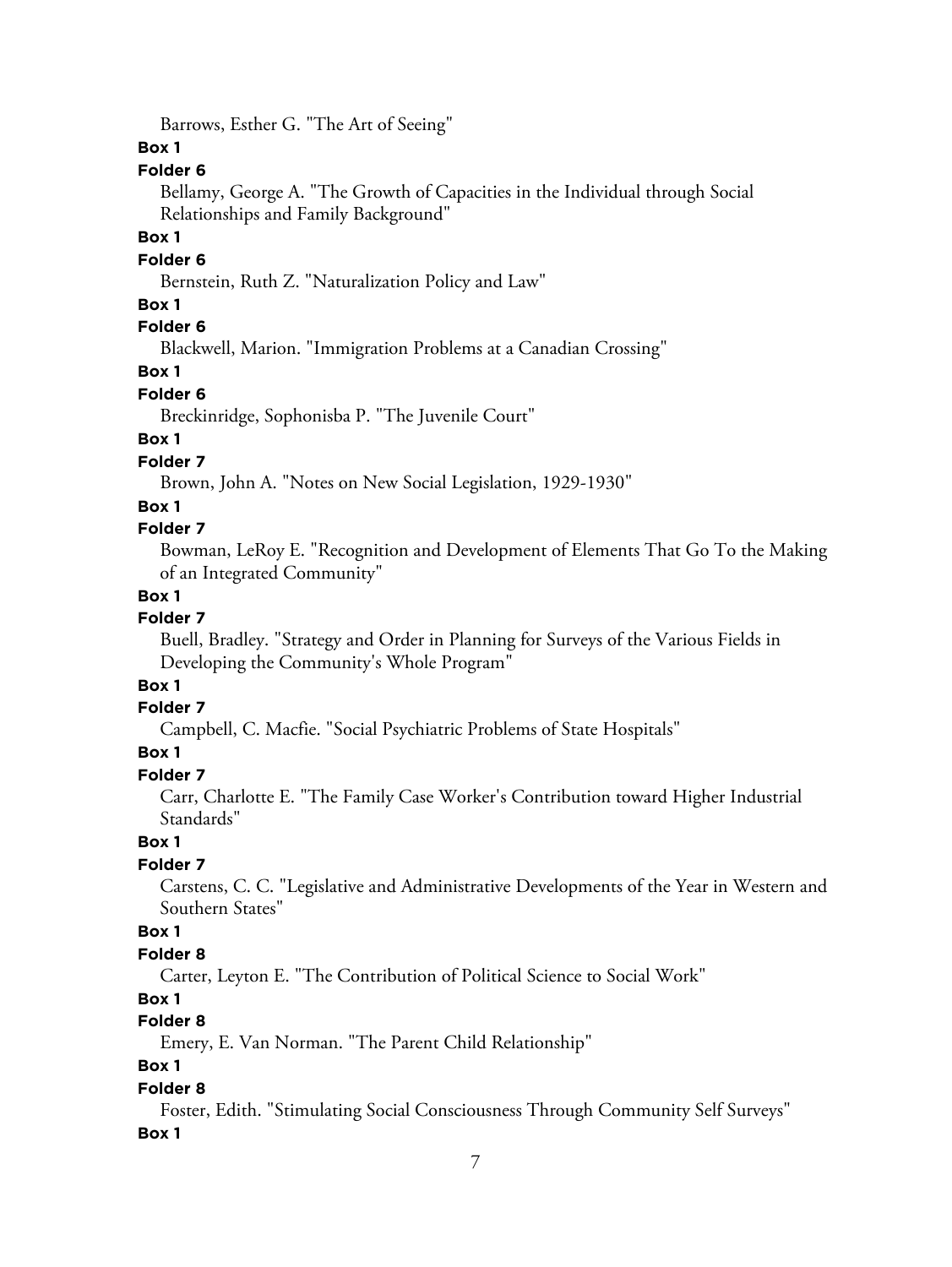#### **Folder 8**

Galdston, Iago. "The Basis and Significance of Health Education in Clinics"

#### **Box 1**

## **Folder 8**

Grolle, John. "Influence of Music in Constructive Case Work"

#### **Box 1**

#### **Folder 8**

Gruenberg, Benjamin C. "What We Know About Hereditary and Environment"

#### **Box 1**

#### **Folder 9**

Guyton, Mary L. "Dovetailing the U. S. Naturalization Service with Boards of Education"

# **Box 1**

# **Folder 9**

Johnson, Charles H. "Old Age Security in New York State"

# **Box 1**

## **Folder 9**

Kendall, Henry P. "Problems of the Southern Textile Industry As the Employer Sees It"

#### **Box 1**

#### **Folder 9**

Lenroot, Katharine F. "What Services May a State or Local Welfare Department Expect from a Federal Children's Bureau"

#### **Box 1**

#### **Folder 9**

Loveland, Frank Jr. "The Social Clinic and the Prison of the Future"

#### **Box 1**

## **Folder 9**

McMahon, Thomas F. "Problems of the Southern Textile Industry as Labor Sees It"

## **Box 1**

#### **Folder 10**

Marquette, Bleecker. "Housing as a Factor in Social Development. The Maintenance of Legal Standards"

#### **Box 1**

#### **Folder 10**

Miller, Spencer. "The Challenge of a Widening Partnership in Community Up building"

#### **Box 1**

#### **Folder 10**

Morlock, Maud. "Putting the Findings of Child Welfare Research into the Practice of Social Agencies"

## **Box 1**

#### **Folder 10**

Mullally, Rev. W. F. "The Social Worker and the Mexican"

## **Box 1**

## **Folder 10**

Murray, Virginia M. "A Preventive Program for Police Departments"

#### **Box 2**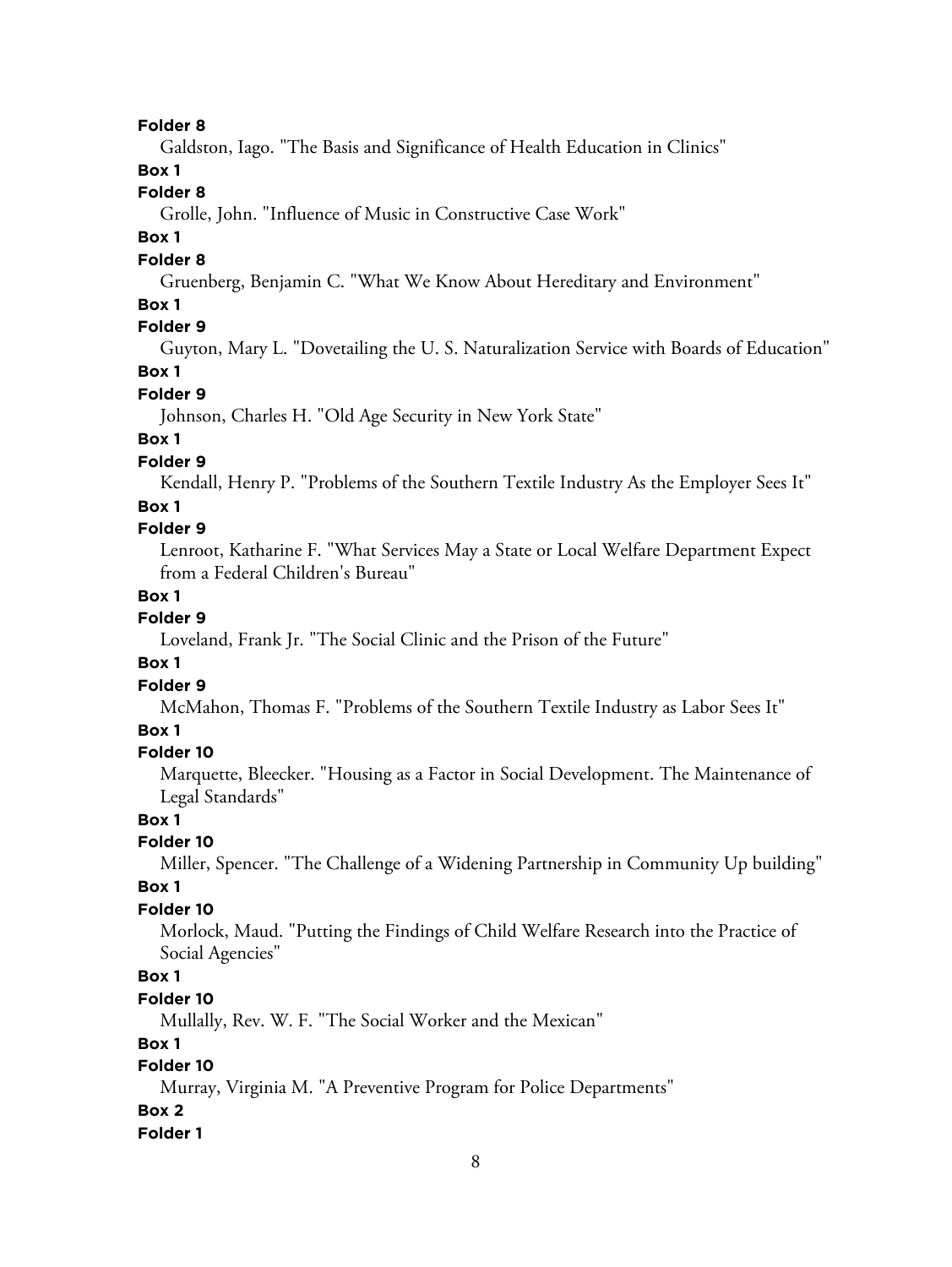Myers, James. "Problems of the Southern Textile Industry as the Church Sees It"

# **Box 2**

# **Folder 1**

Pearson, Gerald H. J. "The Development of the Present Attitude of the Case Worker toward the Maladjusted Individual"

# **Box 2**

#### **Folder 1**

Porter, Rose. "Mothers' Aid Practice and Standards of Family and Children's Work"

# **Box 2**

# **Folder 1**

Robinson, Virginia P. "What Constitutes Adequate Training in Field Work"

# **Box 2**

# **Folder 1**

Sayre, Francis Bowes. "Prevention of Industrial Conflict; The Labor Injunction"

# **Box 2**

# **Folder 2**

Smith, Edwin S. "The Relation of Regional and Community Planning to Unemployment"

# **Box 2**

# **Folder 2**

Sonsteby, John J. "Arbitration and Conciliation to Prevent Industrial Conflict"

# **Box 2**

# **Folder 2**

Spinden, Herbert J. "The Indians' Point of View; Social Background of the American Indian"

# **Box 2**

# **Folder 2**

Stearns, Albert Warren. "A Psychiatrist's Contribution in the Treatment of Offenders"

# **Box 2**

# **Folder 2**

Straus, Dorothy. "Nationality of Individuals in an Industrial World"

# **Box 2**

# **Folder 3**

Taussigova, Eugenie. "International Aspects of Work with Foreign Born in the United States as the Problem Looks from Across the Water"

# **Box 2**

# **Folder 3**

Thom, Douglas A. "Habit Training"

# **Box 2**

# **Folder 3**

Todd, T. Wingate. "Practical Race Improvement"

# **Box 2**

# **Folder 3**

Van Waters, Ralph. "Treatment and Classification in Penal Institutions of The Twentieth Century"

# **Box 2**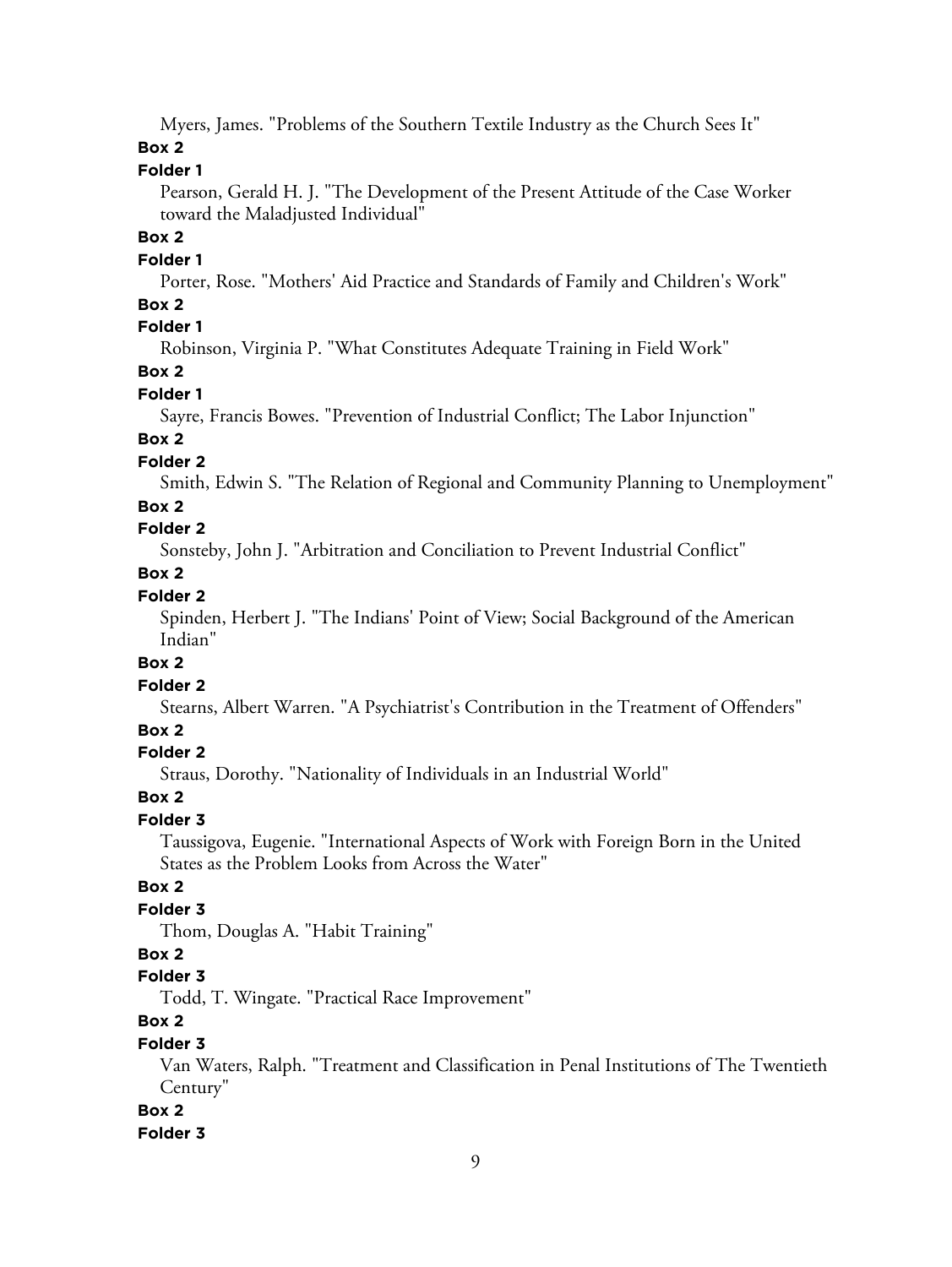Wheeler, Mary Phelps. "The Social Values Which Underlie the Acceptance of Cases"

#### **Box 2**

## **Folder 3**

White, True Worthy. "Women's Movements; What is their Contribution to the Activities and Personnel in the Development of Community Programs?"

#### **Series III: Papers read at the National Conference of Social Work, Minneapolis, 1931**

#### **Box 2**

**Folder 4**

Adair, Fred L. "What Should be Done to Guarantee Better Born Children?"

#### **Box 2**

#### **Folder 4**

Andrews, John B. "The Cost of the Dole"

## **Box 2**

**Folder 4**

Binford, Jessie F. "Understanding the Delinquent. The Child in his Social Relationships"

#### **Box 2**

#### **Folder 4**

Bixby, W. S. "The Promotion of Scientific Standards in the Field of Public Outdoor Relief"

#### **Box 2**

#### **Folder 4**

Brown, A. L. "Facilities Required and Available for the Treatment of the Mentally Ill and Mentally Deficient in the United States"

# **Box 2**

#### **Folder 4**

Brown, Roy M. "Institutes and Summer Schools for Superintendents of Public Welfare"

#### **Box 2**

#### **Folder 5**

Byran, William A. "Cafeteria Food Service of the Worcester State Hospital"

#### **Box 2**

**Folder 5**

Casey, Ralph D. "The Radio and Social Work Publicity. Who Listens to the Radio?"

#### **Box 2**

## **Folder 5**

Cass, E. R. "The County Jail"

# **Box 2**

# **Folder 5**

Chamberlain, H. E. "The Problem of Child Guidance"

# **Box 2**

## **Folder 5**

Clapp, Raymond. "Government Provision for Social Work Statistics on a National Scale; From the Point of View of the Local Community"

#### **Box 2**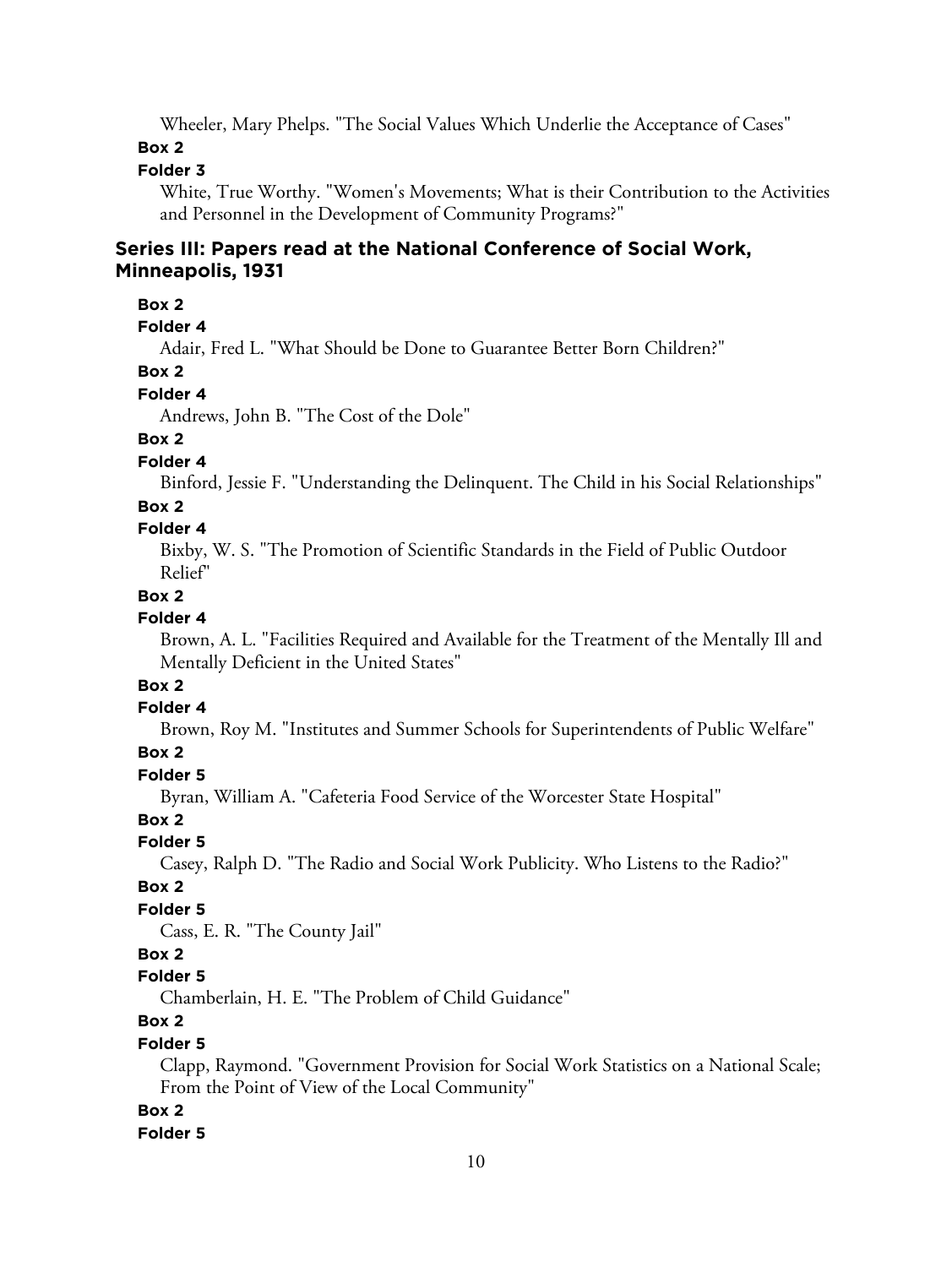Croxton, Fred C. "Lessons Learned for the Next Crisis"

### **Box 2**

# **Folder 6**

Dawson, John B. "Agency Autonomy and Community Organization"

# **Box 2**

# **Folder 6**

Dobbs, Harrison A. "Some Considerations Regarding the First Offender in delinquency and Crime"

# **Box 2**

## **Folder 6**

Eaten, Allen. "Some Immigrant Contributions to American Culture"

## **Box 2**

## **Folder 6**

Elliott, John L. "The Integration of the Child, the Family and the Community"

# **Box 2**

# **Folder 6**

Emerson, Kendall. "Future Policy for Tuberculosis Societies. Results Obtained in the War on Tuberculosis. How Long will they Last?"

# **Box 2**

## **Folder 7**

England, Robert. "How Canada is Building a Community of Peoples of Different Racial, Economic and Social Backgrounds"

# **Box 2**

# **Folder 7**

Gillean, Susan A. (Chairman). Group Discussion on Prevention of Neglect and Care of Neglected Children"

# **Box 2**

# **Folder 7**

Grossmann, Grace. "The Mental Hygiene Clinic Examines the Family"

# **Box 2**

# **Folder 7**

Hart, Hastings H. "Treatment of Delinquency in the American Jail"

# **Box 2**

# **Folder 7**

Hensen, Carl. "The Scandinavian-Pioneer and Citizen of the Northwest"

# **Box 2**

# **Folder 8**

Holzschuh, Alma. "What Further Research is Needed in the Treatment of Delinquency"

# **Box 2**

# **Folder 8**

Hughes, Horace. "Who is Broadcasting and What?"

# **Box 2**

# **Folder 8**

Johnson, Rev. E. Ernest. "Unemployment Costs in Morals"

# **Box 2**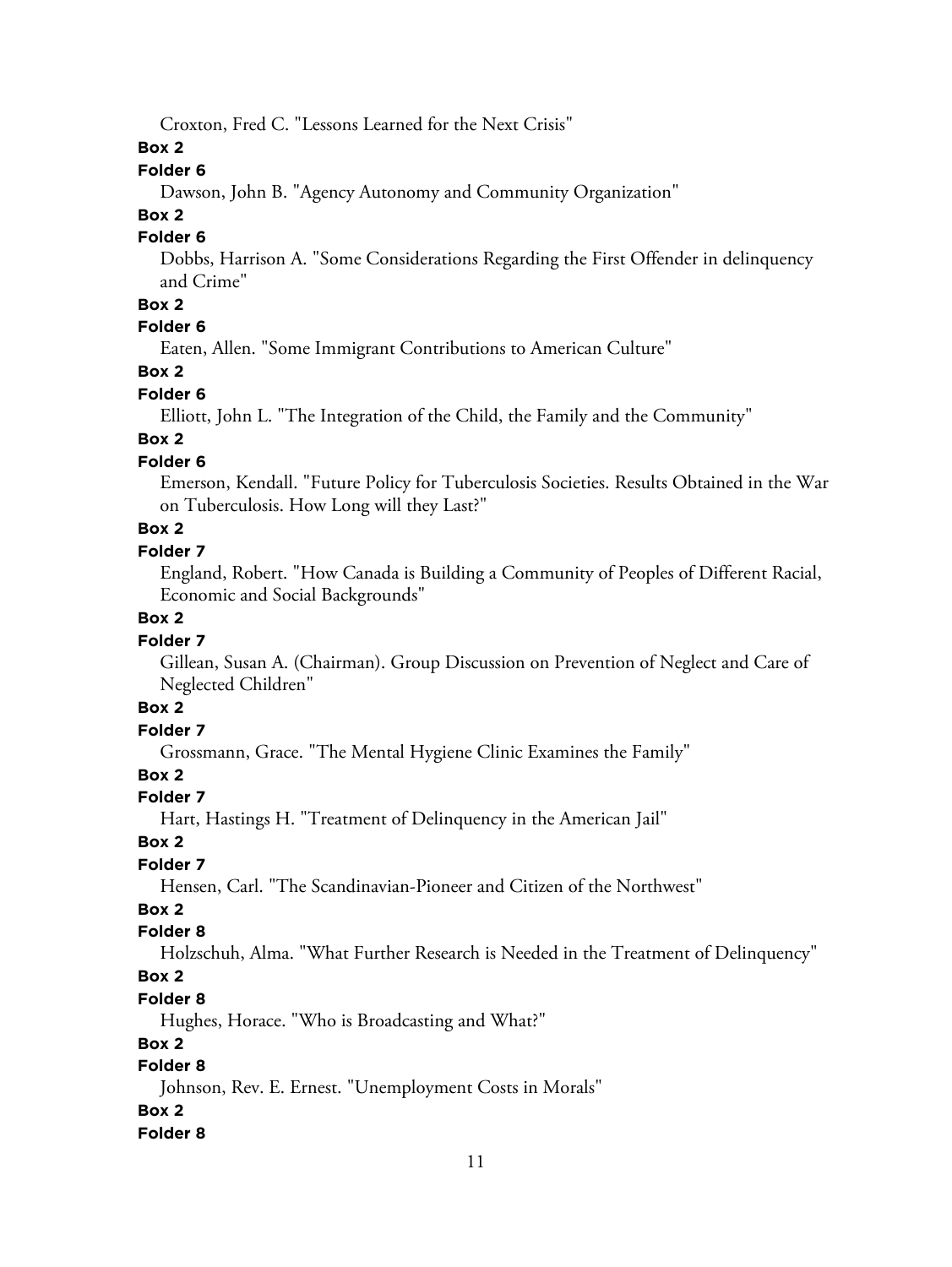Kaiser, Clara A. "Phenomena by Which the Community May be Interpreted and Evaluated"

#### **Box 2**

#### **Folder 8**

Kelso, Robert W. "Community Planning for Child Welfare"

#### **Box 2**

## **Folder 9**

Ketchum, Philip L. "Every Relation is a Public Relation"

## **Box 2**

# **Folder 9**

Kingsley, Sherman C. "A Program for the Handicapped"

## **Box 2**

## **Folder 9**

LaDu, Blanche L. "Minnesota's Program of State and Local Cooperation"

# **Box 2**

# **Folder 9**

Lundberg, Emma C. "Group Discussion on Mothers' Aid"

#### **Box 2**

## **Folder 9**

McLaughlin, Allan J. "The Functions and Limitations of Government in Public Health Education"

## **Box 2**

## **Folder 9**

Meyerding, E. A. "Limitations and Possibilities of a State Health Program"

#### **Box 2**

#### **Folder 10**

Mullenbach, James. "Unemployment To-Day"

#### **Box 2**

#### **Folder 10**

Murphy, J. Prentice. "Conditions of Wholesome Family Life"

#### **Box 2**

#### **Folder 10**

Pettit, Walter. "A Basis for Public Appraisal of the Social Workers"

## **Box 2**

## **Folder 10**

Pretzer, Clarence A. "The Unemployed Family and the Family Welfare Society"

#### **Box 2**

#### **Folder 10**

Reynolds, Bertha C. "Can Withdrawal from Active Case Treatment be Planned as a Constructive Part of the Treatment Process?"

# **Box 2**

#### **Folder 10**

Smith, W. G. "Canadian Immigration Problems"

## **Box 2**

#### **Folder 11**

Sparkey, Frank T. "Unemployment Insurance, Labor's Point of View"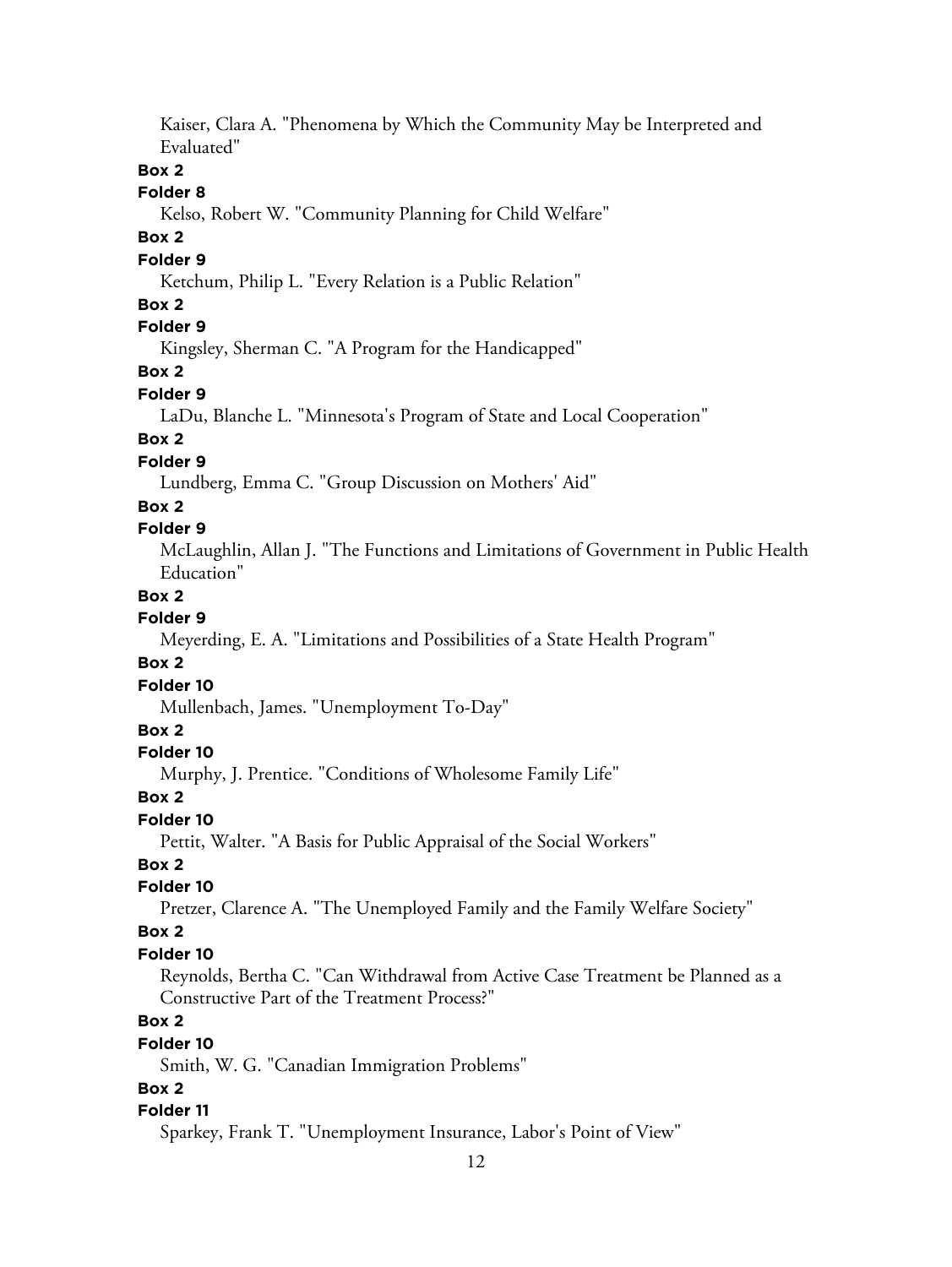#### **Box 2**

#### **Folder 11**

Stauffer, Marjorie. "What Has Psychoanalysis to Contribute to Social Case Work Treatment?"

#### **Box 2**

## **Folder 11**

Sundwall, John. "The Functions of the University and of the Private Foundation"

# **Box 2**

# **Folder 11**

Thompson, Lynn. "The Future of Public Social Work in America From the Point of View of a Socialist"

#### **Box 2**

#### **Folder 11**

Verry, Ethel (Chairman). "Group Discussion on the Institution's Work in Conserving and Strengthening the Child's Normal Social Relationships"

# **Series IV: National Conference of Social Work, Philadelphia, 1932**

## **Box 3**

## **Folder 1**

Beaman, Florence N. "Replacing the Court with the School"

## **Box 3**

# **Folder 1**

Blanchard, Ralph. "What Shall We Tell the Public Next Year? National Implications"

## **Box 3**

## **Folder 1**

Clark, J. M. "Some Problems Involved in National Economic Planning"

#### **Box 3**

#### **Folder 1**

Clifton, Eleanor. "Mental Health and Hard Times. What Psychiatric Social Workers have to Share with the Rest of Us"

## **Box 3**

#### **Folder 1**

Edelman, John W. "When the Union Aims at Economic Planning"

# **Box 3**

## **Folder 1**

English, Charles H. "How Philadelphia Dealt with the Leisure of Unemployed Men"

#### **Box 3**

# **Folder 2**

Fauset, Crystal Bird. "Contributions of the Negro to American Music"

# **Box 3**

# **Folder 2**

Fitzherbert, Florence. "Parole of Patients from Mental Hospitals"

# **Box 3**

# **Folder 2**

Hodgson, Violet H. "The Place of Public Health Nursing in Industrial Health Work"

# **Box 3**